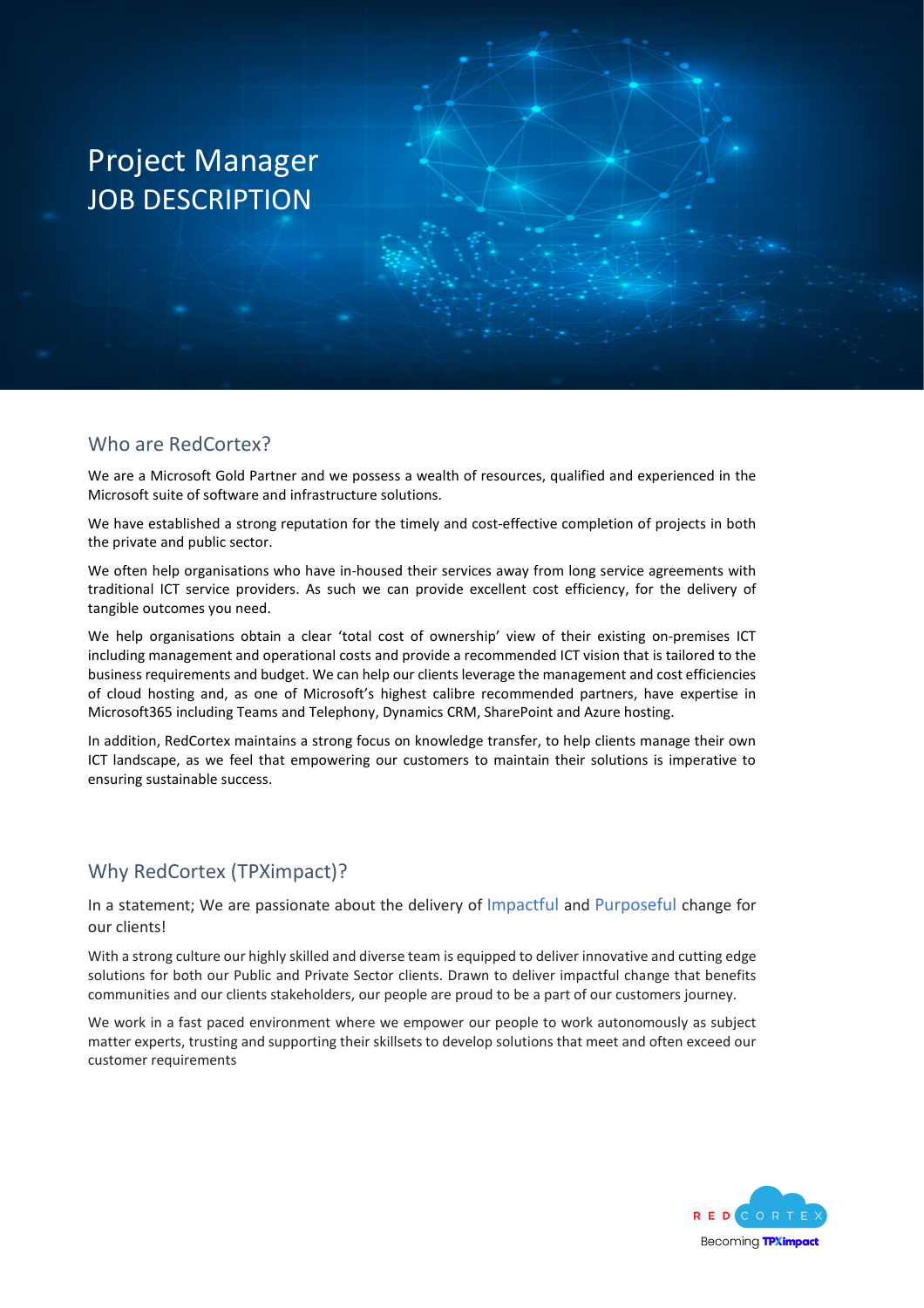# Project Manager JOB DESCRIPTION

#### Who are TPXimpact?

On 9<sup>th</sup> December 2021 RedCortex announced the very exciting news that we had been acquired by the TPXimpact. With both organisations sharing the same DNA, to deliver tangible, quality outputs quickly for our customers, this only extends our opportunities to work with even more exciting clients.

With a real focus on people and culture, the RedCortex team are excited to venture onto the next chapter with our extended family.

Below are just some examples of what makes RedCortex / TPXimpact a great environment to work in

**702 hours** donated to Charities & Communities in last 6 months and **£33,000** of donations to Charity

Extremely focused on diversity at every level, this is demonstrated by the fact that **51%** of our workforce is female, with a **40%** representation in leadership roles, which is unorthodox in a Digital / IT Organisation.

**1,092 careers** have been kick-started via our Community Investment Programme, which places us well on track for our target of 5,000 by 2025

We believe we are already well underway in achieving our target of **Net Zero** by 2025, if not already there! Our targets will soon be verified by the Science Based Targets initiative (SBTi)

Recently launched employee resource groups covering **women**, **LGBTQI** and **minority ethnic** groups. We also have a **Board Mentoring Programme**

Launch of a new **Academy** to build skills internally

A recent organisational survey a score of **8/10** in terms of confidence in Leadership

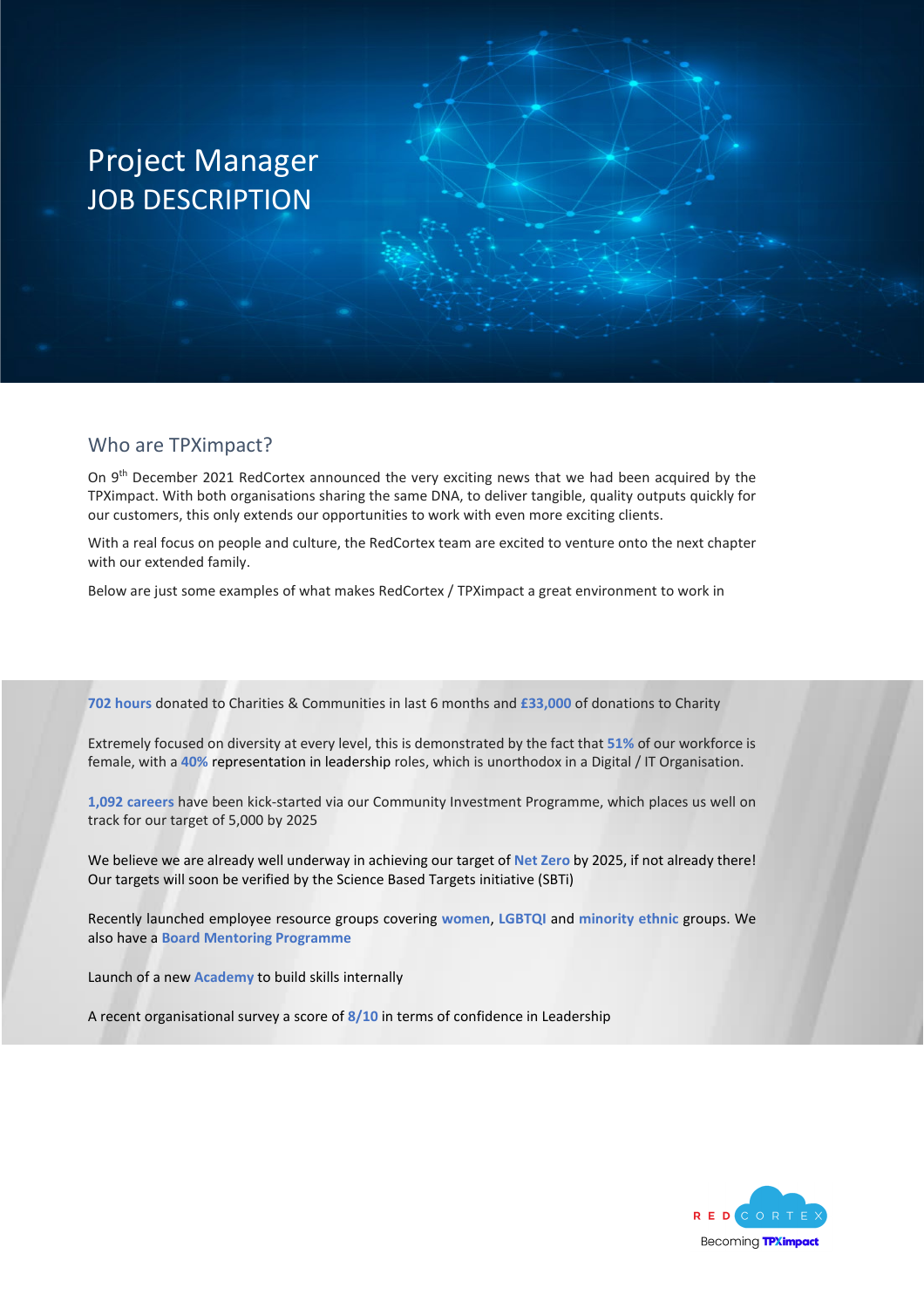# Project Manager JOB DESCRIPTION

### Benefits of working for RedCortex?









25 days Holiday Pension 9% 2 Charity Volunteer Days





Electric Car Scheme Share Incentive Scheme Personal Development Allowance

Coming soon…





Cycle to Work Scheme Working from Home Allowance

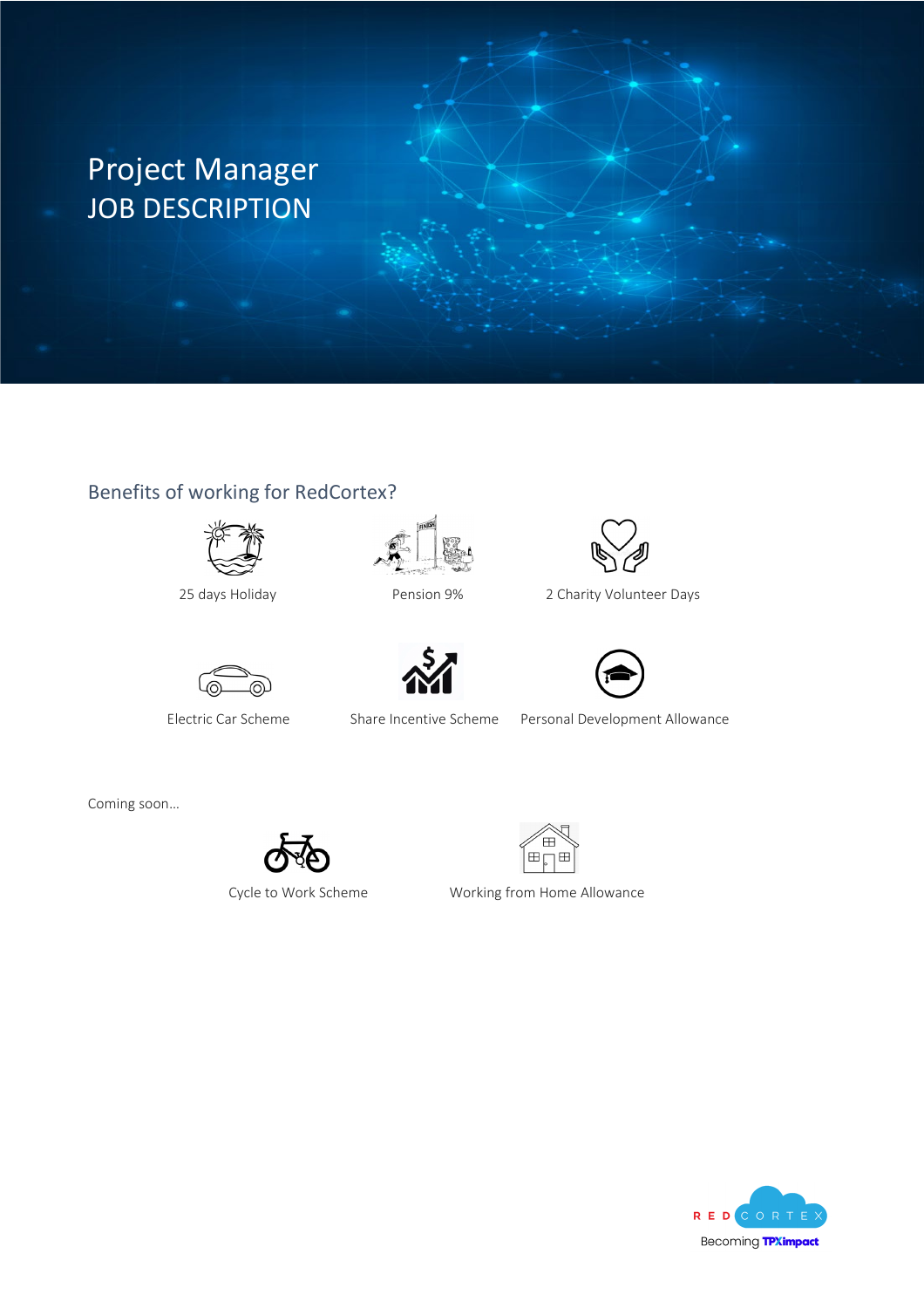

## Details and requirements for this position?

| Responsibilities                                                                                                                                                                                                       | <b>Skills and Experience</b>                                                                                       |
|------------------------------------------------------------------------------------------------------------------------------------------------------------------------------------------------------------------------|--------------------------------------------------------------------------------------------------------------------|
| Be accountable for the successful rollout<br>of Microsoft Cloud and<br>Office365<br>projects including Azure, Exchange<br>Online, Teams, OneDrive, EMS                                                                 | $5+$<br>Project<br>Management<br>vears<br>experience (essential)                                                   |
| Be accountable for the successful<br>scoping, design and delivery of exciting<br>innovations, utilising tools and services<br>such as Power BI, Power Automate,<br>Power Apps and more, for a wide range<br>of clients | Excellent<br>knowledge<br>of<br>O <sub>365</sub><br>technologies (essential)                                       |
| Own the project's objectives to ensure<br>that risks and issues are appropriately<br>and clearly managed or escalated                                                                                                  | Excellent<br>knowledge<br>of<br>Azure<br>technologies (essential)                                                  |
| Communicate<br>and<br>manage<br>senior<br>stakeholders across multiple business<br>lines                                                                                                                               | Experience with 0365 migrations and on-<br>boarding activities                                                     |
| Establish an understanding of the<br>business, develop a deep understanding<br>of business needs and build and shape<br>delivery plans                                                                                 | Excellent<br>knowledge<br>of<br>Project<br>and<br>Programme<br>Management<br>Management principles                 |
| Prepare and deliver presentations and<br>facilitate<br>decisions<br>among<br>senior<br>stakeholders                                                                                                                    | Experience of the following: Azure,<br>Exchange, SharePoint, One Drive for<br>Business, Teams, EMS, Power Platform |